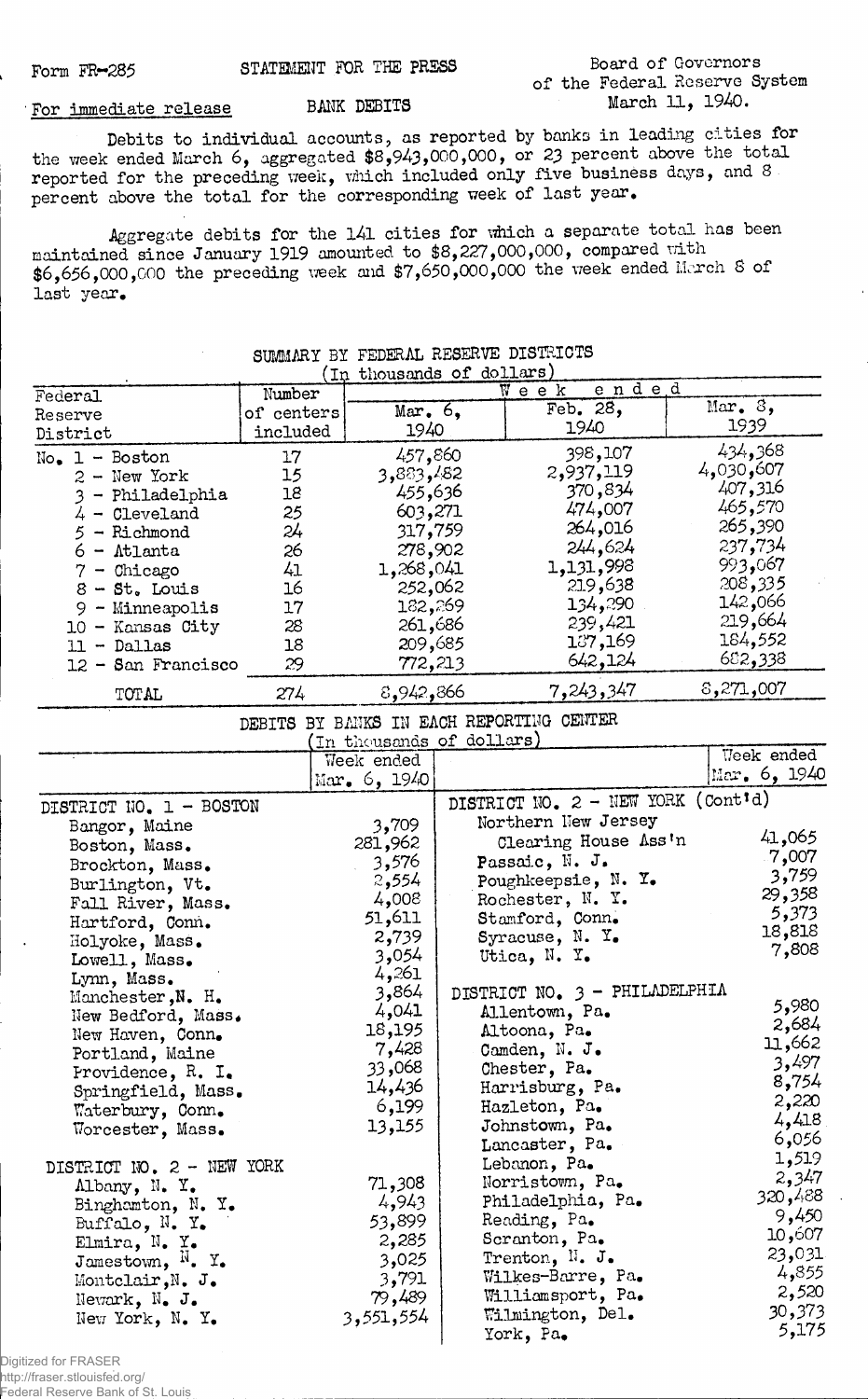**Form PR-285-a**

|  |  | DEBITS BY BANKS IN EACH REPORTING CENTER |  |
|--|--|------------------------------------------|--|
|  |  |                                          |  |

J

 $\ddot{\phantom{a}}$ 

l,

|                            | In thousands of dollars) |                                   |                         |
|----------------------------|--------------------------|-----------------------------------|-------------------------|
|                            | Week ended               |                                   | Week ended              |
|                            | Mar. $6, 1940$           |                                   | $\frac{150}{26}$ , 1940 |
| DISTRICT NO. 4 - CLEVELAND |                          | DISTRICT NO. 6 - ATLANTA (Cont'd) |                         |
| Akron, Ohio                | 16,474                   | Elberton, Ga.                     | 268                     |
| Butler, Pa.                | 2,359                    | Hattiesburg, Miss.                | 1,301                   |
| Canton, Ohio               | 8,931                    | Jackson, Miss.                    | 8,312                   |
| Cincinnati, Ohio           | 78,826                   | Jacksonville, Fla.                | 21,140                  |
| Cleveland, Ohio            | 139,252                  | Knoxville, Tenn.                  | 8,633                   |
| Columbus, Ohio             | 72,322                   | Macon, Ga.                        | 3,493                   |
| Dayton, Ohio               | 16,046                   | Meridian, Miss.                   | 3,120                   |
| Erie, Pa.                  | 7,105                    | Miami, Fla.                       | 17,312                  |
| Franklin, Pa.              | 639                      | Mobile, Ala.                      | 10,103                  |
| Greensburg, Pa.            | 1,807                    | Montgonery, Ala.                  | 6,256                   |
| Hamilton, Ohio             | 2,790                    | Nashville, Tenn,                  | 21,695                  |
| Homestead, Pa.             | 902                      | Newman, Ga.                       | 466                     |
| Lexington, Ky.             | 4,861                    | New Orleans, La.                  | 60,931                  |
| Lima, Ohio                 | 3,008                    | Pensacola, Fla.                   | 2,059                   |
| Lorain, Ohio               | 1,153                    | Savannah, Ga.                     | 6,756                   |
| Middletown, Ohio           | 3,264                    | Tampa, Fla.                       | 8,794                   |
| Oil City, Pa.              | 2,404                    | Valdosta, Ga.                     | 1,362                   |
| Pittsburgh, Pa.            |                          | Vicksburg, Miss.                  | 1,627                   |
| Springfield, Ohio          | 181,946<br>4,276         |                                   |                         |
| Steubenville, Ohio         |                          | DISTRICT NO. 7 - OHICAGO          |                         |
| Toledo, Ohio               | 2,653                    | Adrian, Mich.                     | 983                     |
| Warren, Ohio               | 30,549                   | Aurora, Ill.                      | 2,878                   |
| Wheeling, W. Va.           | 2,496<br>5,624           | Battle Creek, Mich.               | 3,110                   |
| Youngstown, Ohio           | 11,605                   | Bay City, Mich.                   | 2,639                   |
| Zanesville, Ohio           | 1,979                    | Bloomington, Ill.                 | 3,184                   |
|                            |                          | Cedar Rapids, Iowa                | 7,789                   |
| DISTRICT NO. 5 - RICHMOND  |                          | Champaign-Urbana, Ill.            | 4,892                   |
| Asheville, N. C.           | 2,865                    | Chicago, Ill.                     | 726,609                 |
| Baltimore, Md.             | 98,089                   | Clinton, Iowa                     | 1,344                   |
| Charleston, S. C.          | 4,598                    | Danville, Ill.                    | 2,301                   |
| Charleston, W. Va.         | 10,579                   | Davemport, Iowa                   | 5,567                   |
| Charlotte, N. C.           | 15,126                   | Decatur, Ill.                     | 4,536                   |
| Columbia, S. C.            | 7,373                    | Des Moines, Iowa                  | 25,923                  |
| Cumberland, Md.            | 1,889                    | Detroit, Mich.                    | 225,541                 |
| Danville, Va.              | 2,031                    | Dubuque, Iowa                     | 2,223                   |
| Durham, N. C.              | 6,148                    | Elgin, Ill.                       | 2,108                   |
| Greensboro, N. C.          | 4,738                    | Flint, Mich.                      | 9,563                   |
| Greenville, S. C.          | 4,603                    | Fort Wayne, $Ind_{\bullet}$       | 7,642                   |
| Hagerstown, Md.            | 2,184                    | Gary, Ind.                        | 3,666                   |
| Huntington, W. Va.         | 4,060                    | Grand Rapids, Mich.               | 13,494                  |
| Lynchburg, Va.             | 3,577                    | Green Bay, Wis.                   | 3,880                   |
| Weyport News, Va.          | 2,753                    | Hammond, Ind.                     | 1,836                   |
| Norfolk, Va.               | 12,053                   | Indianapolis, Ind.                | 46,572                  |
| Portsmouth, Va.            | 1,132                    | Jackson, Mich.                    | 3,734                   |
| Raleigh, N. C.             | 10,160                   | Kalamazoo, Mich.                  | 5,791                   |
| Richmond, Va.              | 34,309                   | Lansing, Mich.                    | 6,231                   |
| Roanoke, Va.               | 7,427                    | Manitowc, Wis.                    | 1,797                   |
| Spartanburg, S. C.         | 2,496                    | Mason City, Iowa                  | 2,810                   |
| Washington, D. C.          | 67,391                   | Milwaukee, Wis.                   | 68,603                  |
| Wilmington, N. C.          | 2,788                    | Moline, Ill.                      | 2,239                   |
| Winston-Salem, N. C.       |                          | Muscatine, Iowa                   | 788                     |
|                            | 9,390                    | Oshkosh, Wis.                     | 2,318                   |
| DISTRICT NO. 6 - ATLANTA   |                          | Peoria, Ill.                      | 14,556                  |
| Albany, Ga.                | 1,282                    | Rockford, Ill.                    | 6,349                   |
| Atlanta, Ga.               | 50,811                   | Saginaw, Mich.                    | 5,533                   |
| Augusta, Ga.               | 5,078                    | Sheboygan, Wis.                   | 3,866                   |
| Birmingham, Ala.           | 23,186                   | Sioux City, Iowa                  | 8,367                   |
| Brunswick, Ga.             | 745                      | South Bend, Ind.                  | 10,348                  |
| Chattanooga, Tenn.         | 9,714                    | Springfield, Ill.                 | 6,248                   |
| Columbus, Ga.              | 3,753                    | Terre Haute, Ind.                 | 5,754                   |
| Dothan, Ala.               | 705                      | Waterloo, Iowa                    | 4,429                   |
|                            |                          |                                   |                         |